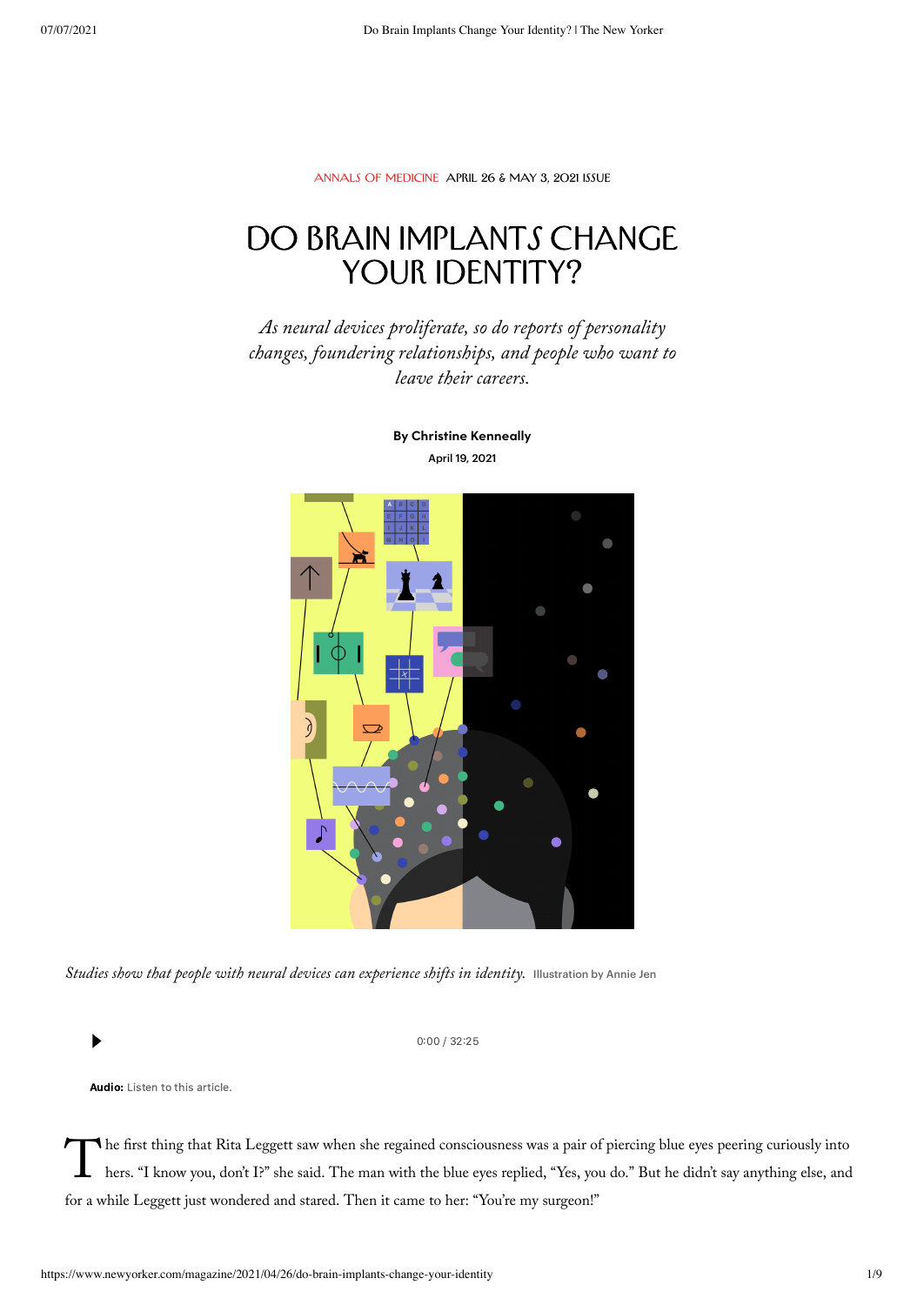It was November, 2010, and Leggett had just undergone neurosurgery at the Royal Melbourne Hospital. She recalled a surge of loneliness as she waited alone in a hotel room the night before the operation and the fear she felt when she entered the operating room. She'd worried about the surgeon cutting off her waist-length hair. What am I doing in here? she'd thought. But just before the anesthetic took hold, she recalled, she had said to herself, "I deserve this."

Leggett was forty-nine years old and had suffered from epilepsy since she was born. During the operation, her surgeon, Andrew Morokoff, had placed an experimental device inside her skull, part of a brain-computer interface that, it was hoped, would be able to predict when she was about to have a seizure. The device, developed by a Seattle company called NeuroVista, had entered a trial stage known in medical research as "first in human." A research team drawn from three prominent epilepsy centers based in Melbourne had selected fifteen patients to test the device. Leggett was Patient 14.

Her seizures had taken many forms. At school, she would zone out, coming to only when a teacher threw something at her or her classmates jeered. Once, as an adult, she was drying dishes when, with a small shout and no warning, she sent a dinner plate flying into the air and then, oddly, managed to catch it again. Not all the seizures were so mild. There was a time when she fell down some stairs and awoke days later in the hospital, her jaw so badly broken that surgeons had had to take a piece of her rib to reconstruct it. Leggett was a single mother of four children, and, another time that she was hospitalized after a violent seizure, her teen-age sons were accused of having beaten her up.

When Leggett's neurologist asked if she wanted to participate in the NeuroVista trial, she didn't hesitate. Two months later, she was in the operating room having a small hole drilled in her skull. Morokoff had carefully braided her hair, so that she would lose as little as possible. Once he had made the hole, he slid a cross-shaped silicone strip inside and laid it across the surface of her brain. The strip was studded with sixteen electrodes, and Morokoff ran wires from them under Leggett's skin, behind her ear and down her neck to connect with a device that he implanted in her chest. This device would receive the data recording Leggett's neural activity and transmit it wirelessly to an external processing unit, which she was supposed to keep with her at all times.

The external unit was the size of two flip phones stacked together, and it took some getting used to. If the system predicted that a seizure was imminent, the unit would warn her with a red light and a beep, though she found the beep uncomfortably loud and turned the sound off. The company had her try carrying the device on a shoulder strap, which bothered her, or in a little holster on a belt, which worked better. She was told to keep a diary, noting every time she experienced a seizure.

While Leggett acclimated herself to the device, the device was, in effect, acclimatizing itself to her. The electrical signals detected by the apparatus in her head were transmitted to a lab, where a cluster of computers started to read the patterns of her neural activity, constructing an algorithm tailored to her needs.

Initially, the readings recorded by NeuroVista patients' devices were so strange—unlike either normal brain activity or the patterns that were typical of epilepsy—that the trial was almost abandoned. Later, the researchers realized that the brain was simply reacting to having been tampered with—the electrical equivalent of a postoperative wound. This disturbance settled down after a couple of months, and then the system's learning began. Once the device had recorded perhaps half a dozen of Leggett's typical seizures, the researchers were able to fine-tune the algorithm to the unique electrical signatures of her brain, readying the interface to move from observation to prediction.

The first time the device sent an alert, Leggett was at the hairdresser, a couple of blocks from her home. The external unit displayed a white light, and then a red one. She still remembers the shock of it—the strangeness of having a machine communicate with her and advise her what was about to happen in her head. She'd been told that the device would be able to warn her about fifteen minutes before a seizure hit. This gave her time to leave the hairdresser and get safely into bed at home.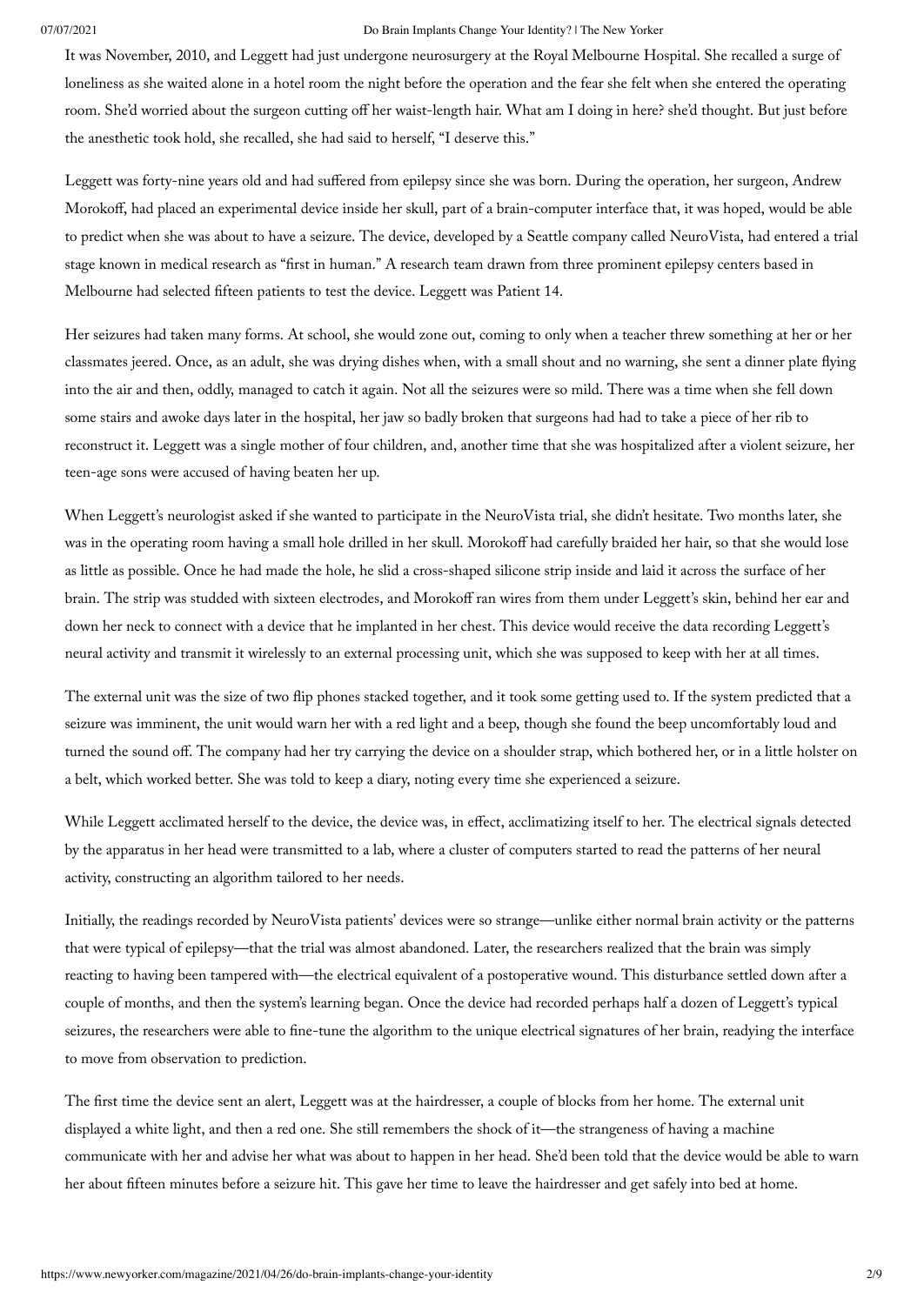Scientifically, the NeuroVista trial was a success, validating its underlying concept and generating a wealth of useful data. It was a success for Leggett, too, but in a way that was deeper and more complex than either she or the researchers had anticipated. The goal had been simple: to improve her life by giving her more control over her condition. The effect, though, had been to make Leggett feel like an entirely new person. She had never had a self that she could trust before. When I talked to her, she spoke of the device as if it were a partner. "We were calibrated together," she said. "We became one."

It is almost a quarter of a century since the F.D.A. first approved the use of a deep-brain-stimulation device—to treat essential tremor and advanced Parkinson's disease. Today, at least two hundred thousand people worldwide, suffering from a wide range of conditions, live with a neural implant of some kind. In recent years, Mark [Zuckerberg,](https://www.newyorker.com/magazine/2018/09/17/can-mark-zuckerberg-fix-facebook-before-it-breaks-democracy) Elon [Musk](https://www.newyorker.com/magazine/2009/08/24/plugged-in), and Bryan Johnson, the founder of the payment-processing company Braintree, all announced neurotechnology projects for restoring or even enhancing human abilities. As we enter this new era of extra-human intelligence, it's becoming apparent that many people develop an intense relationship with their device, often with profound effects on their sense of identity. These effects, though still little studied, are emerging as crucial to a treatment's success.

The human brain is a small electrical device of super-galactic complexity. It contains an estimated hundred billion neurons, with many more links between them than there are stars in the Milky Way. Each neuron works by passing an electrical charge along its length, causing neurotransmitters to leap to the next neuron, which ignites in turn, usually in concert with many thousands of others. Somehow, human intelligence emerges from this constant, thrilling choreography. How it happens remains an almost total mystery, but it has become clear that neural technologies will be able to synch with the brain only if they learn the steps of this dance.

For three years after her operation, Leggett lived happily with her device. But in 2013 her neurologist gave her some bad news. NeuroVista had run out of funding and ceased operations. Leggett's neural device would have to come out.

In January, 2020, toward the end of the Australian summer, I drove fifty kilometres along the Riddoch Highway, past pine<br>plantations and remote estates, to the small town of Penola, South Australia. It was a hot, dry day, n January, 2020, toward the end of the Australian summer, I drove fifty kilometres along the Riddoch Highway, past pine burning in most of the country they hadn't reached here. Rita Leggett lives at the edge of town in a pretty Colonial-style house. Behind it, a gnarled gum tree more than a hundred years old spreads its branches over the old iron tracks of a disused railway.

Now in her late fifties, Leggett wore her long hair in a dancer's bun. She was animated, swinging between goofy jokes and an arresting sincerity that seemed born of a lot of suffering. As she told me her story, I noticed her long fingers continually in motion, twining and clasping and pointing while she spoke. Born in 1961, the first of six sisters, she grew up in a small town in Victoria. Her father left the family when she was nine, and she remembers her mother driving her back and forth on many long trips to a children's hospital in Melbourne. At school, Leggett had no friends and was often bullied because of her epilepsy. She never understood why people were mean to her because of something that she could not control. She wanted to hide all the time.

When she was twelve, a miracle occurred: the seizures stopped, and her doctors, after monitoring her for a while, told her that she no longer needed to come to the hospital. "I was normal," she recalled. "Wow!" She left school at sixteen and soon got a job at Target, saving her money to buy a car. But one day, when she was eighteen, she woke up confused and sore on a stretcher in the locker room at work, having no idea how she had got there. The seizures were back, and, from then on, she had one every week or so. They would last only a few minutes, but she never knew when they would come. She couldn't drive or swim. She saw many different neurologists and tried many medications, none of which worked.

I asked Leggett to describe what it was like to have a seizure. She didn't know. When one took hold, she was ripped out of her consciousness; she wasn't there. Afterward, there was a terrible sense of having been absent. She would feel mortified in front of anyone who had witnessed the seizure and alarmed as she took stock of the injuries that she often suffered. Even worse, she said,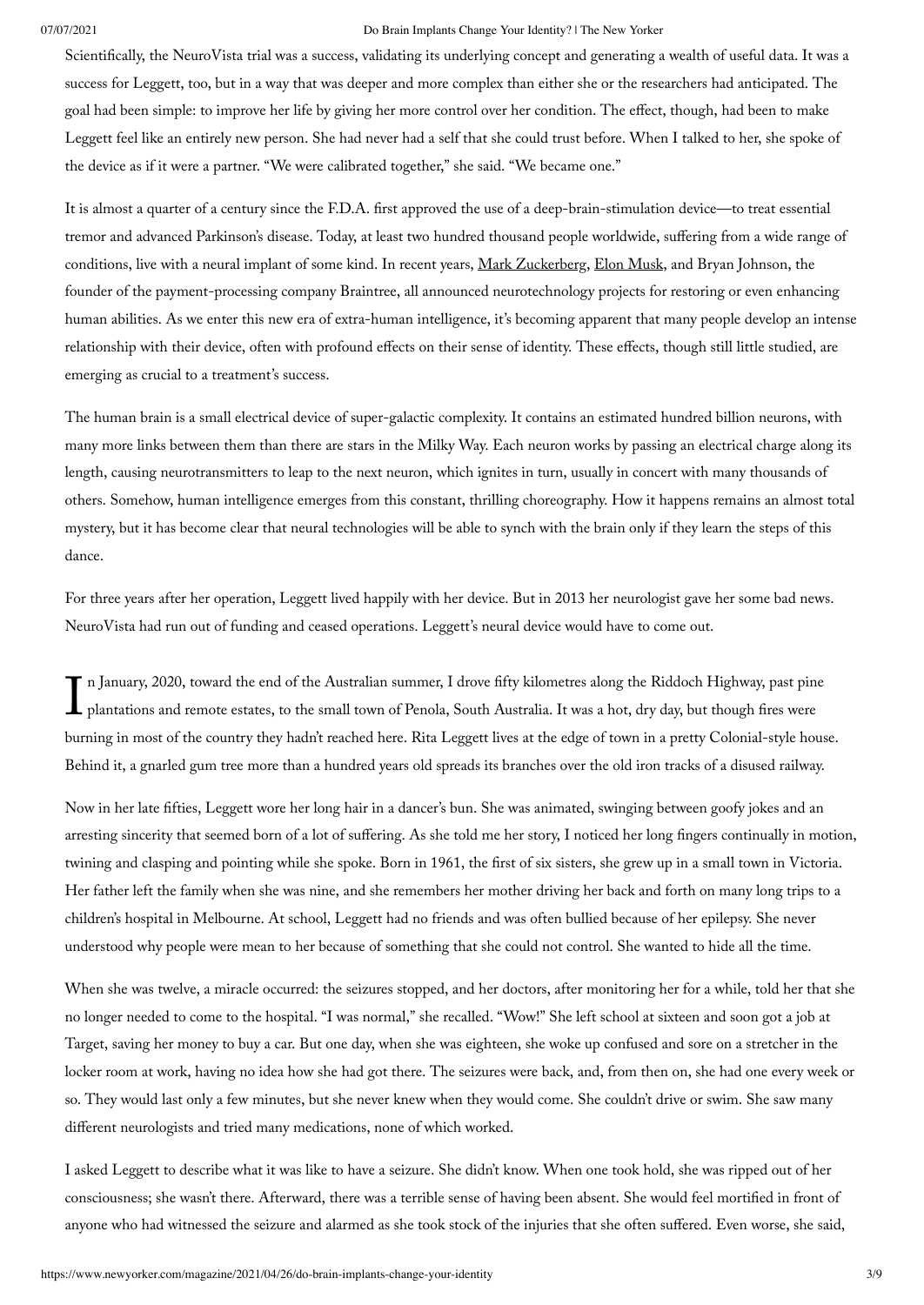was that epilepsy stole her memories. Every time she had a seizure and then returned, she seemed to have left some of her memories behind her.

Many individuals with epilepsy feel profoundly misunderstood. The condition still carries a significant stigma. Something about it —the way it comes from nowhere and hijacks the self—terrifies people. Although epilepsy affects more than fifty million people worldwide, some fifteen million of whom do not respond to medication, epilepsy research struggles to obtain funding. In the United States, multiple sclerosis, which affects an eighth of the number of people that epilepsy does, nonetheless attracts roughly five times more research money per patient from the N.I.H. Even now, epileptic seizures are not fully understood. Leggett's neurologist, Terry O'Brien, told me of a recent four-day symposium he'd attended devoted to defining a seizure. Specialists know one when they see one, he said, but at the end of the symposium nobody had come up with a unifying description. At the most basic level, he said, a seizure is a rogue electrical discharge, an oscillation that moves in time and space, a bit like a tornado. Understanding isn't helped by the fact that epilepsy is not a single disease, but rather the brain's response to a variety of pathologies. Consequently, people with epilepsy often struggle with other conditions. Leggett had severe migraines and suffered from depression. The suicide rate for people with epilepsy is between two and three times higher than it is in the rest of the population.

For neurologists, predicting seizures has long been an elusive goal. They occur once a year for some people, many times a day for others, and it's common for sufferers to be unable to say whether they've had one or not. Before the NeuroVista trial, there was no consensus that prediction was even possible. Yet the new device was remarkably effective for three of the ten patients who completed the trial, and Leggett was one of them. During the years she had it, she said, the device "told me what I needed to know, and it did that well." If the warning light came on, she took anti-seizure medication; the algorithm's predictive power was such that there was enough time for the medication to be absorbed. As a result, she didn't have seizures.

When I met Leggett, she had been without the NeuroVista brain-computer interface for six years, but, as soon as I began asking how she felt about it, she looked out the window and started to weep. "I miss my device," she said. Leggett felt grateful that everyone involved was sympathetic to her plight. They let her keep the implant as long as possible. But the demise of NeuroVista —after spending seventy million dollars to develop the technology and conduct the trial, it struggled to find further investors made removal inevitable. If the battery ran out, or a lead broke, or the site of implantation became infected, the company would no longer be there to provide support. She remembered a solemn drive to Melbourne for the surgery, and then coming back home without the device. It felt as if she had left a part of herself behind.

In 2015, two years after Leggett's brain-computer interface was removed, she heard from a man named Frederic Gilbert. He was a philosopher at the University of Tasmania specializing in applied ethics. "He rang all the way from Tasmania," Leggett recalled. "I can't remember how he worded it, but I was so willing to talk to him about it, because, you know, no one else had asked." There had been no counselling after the trial ended, and Leggett had never spoken with the other patients, but Gilbert had managed to track some of them down; Leggett was the sixth and last he reached. He went to visit and asked her questions no one else had about her feelings toward the device and its removal. He had a French-Canadian accent, which she liked. "He's not bad-looking, either," she said.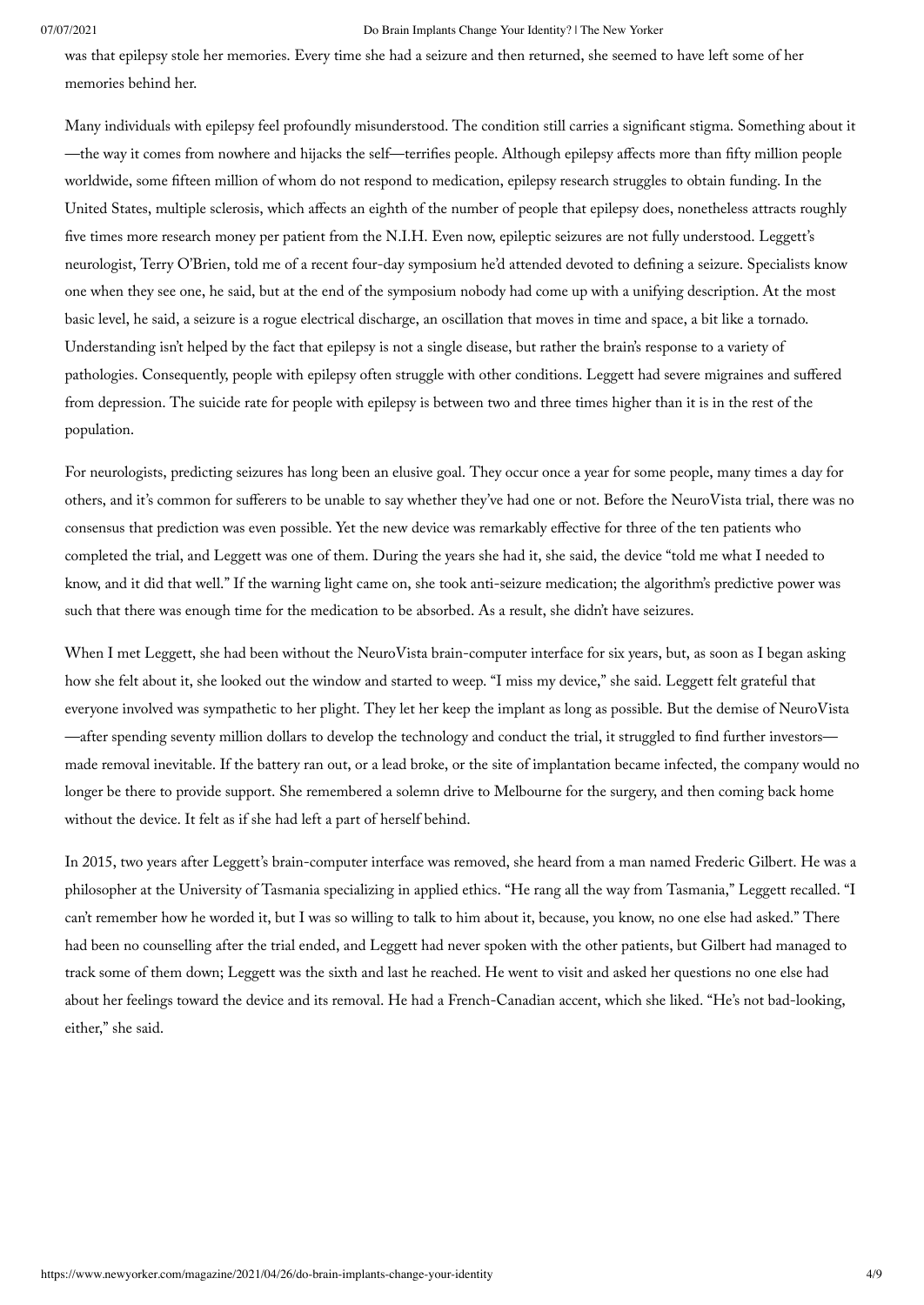Gilbert followed a standard series of questions in his interviews, but at some point that afternoon he abandoned the script. He hadn't met anyone who spoke so revealingly about the subjective experience of merging with a brain-computer interface. "With the device, I found myself," Leggett told him. "The device became me." He kept asking her to tell him more. What did she mean, that she found herself and that it became her? When she expressed frustration with the way it all had ended, Gilbert wanted to dig into that experience. His questions were straightforward, but he could sense that for her they were a release and a revelation.

Gilbert thought that neurotechnology was destined to be so integral to our lives that it urgently needed to be scrutinized and regulated. For four years, he had been assembling a unique body of evidence in support of his view, by finding people with brain implants and learning about their experiences. He believed that what Leggett had undergone was more than the removal of a device. When the device and Leggett began to work together, a new person emerged—a de-novo identity, a symbiosis of machine and mind. Gilbert likened the situation to the film "Blade Runner," in which humanlike androids develop a sense of self and run away from their creators.

The University of Tasmania, where Gilbert has worked since 2010, is in Hobart, in the foothills of the Wellington mountain range, and it overlooks the vast River Derwent. When I visited him there, it was an atypically hot range, and it overlooks the vast River Derwent. When I visited him there, it was an atypically hot day, and walking up a steep hill to his car felt like climbing a ladder. Gilbert, who is in his forties and—unusual for a philosopher—a former professional football player, didn't pause for breath. He hikes as often as he can in the forests nearby, some of the wildest in the world, and his boss later told me that he is the only person she knows of who achieved a personal best on Tasmania's South Coast Track, a six-day mountain trek through wilderness, by reducing the amount of water that he carried.

Gilbert grew up in an enormous extended family on a farm outside of Quebec City. He did chores on the farm and spent hours playing in nearby forests with his siblings and his many cousins. Gilbert was on a football team and was an especially fast runner. When he was nineteen, an American-football team in France, the Giants de St. Étienne, offered him a place. He travelled with them in Europe, and after a year he returned to Quebec to play college football, but he overtrained and injured himself. When you build your identity in one context, he told me, losing your ability to be useful in that context ruptures your identity. "You feel useless, futile," he said. He decided that he needed a break from himself.

Gilbert moved to Switzerland and enrolled at the University of Geneva, studying philosophy. He found that philosophical concepts gripped him most when they had tangible importance in people's lives. At the time, cloning was a hot topic, and Gilbert wrote his master's thesis on it. For him, the assumption that cloning could perfectly reproduce an individual made no sense, given that none of us is the same person we were five or ten years ago. Progressing to his Ph.D., he studied free will and began hanging out with scientists at the university's Frontiers in Genetics lab. This made him think about determinism in a scientific way. If there was such a thing as free will, he decided, it had to be biological.

That was in the early two-thousands, around the time that the F.D.A. extended its approval of deep-brain stimulation as a general treatment for Parkinson's. Research into brain-computer interfaces, much of it by the Department of Defense, was advancing rapidly. The field had fascinating implications for Gilbert's work on free will. Suppose that someone whose brain was artificially stimulated committed a crime: were they responsible for their actions?

For the great majority of patients, deep-brain stimulation was beneficial and life-changing, but there were occasional reports of strange behavioral reactions, such as hypomania and hypersexuality. Then, in 2006, a French team published a study about the unexpected consequences of otherwise successful implantations. Two years after a brain implant, sixty-five per cent of patients had a breakdown in their marriages or relationships, and sixty-four per cent wanted to leave their careers. Their intellect and their levels of anxiety and depression were the same as before, or, in the case of anxiety, had even improved, but they seemed to experience a fundamental estrangement from themselves. One felt like an electronic doll. Another said he felt like RoboCop, under remote control.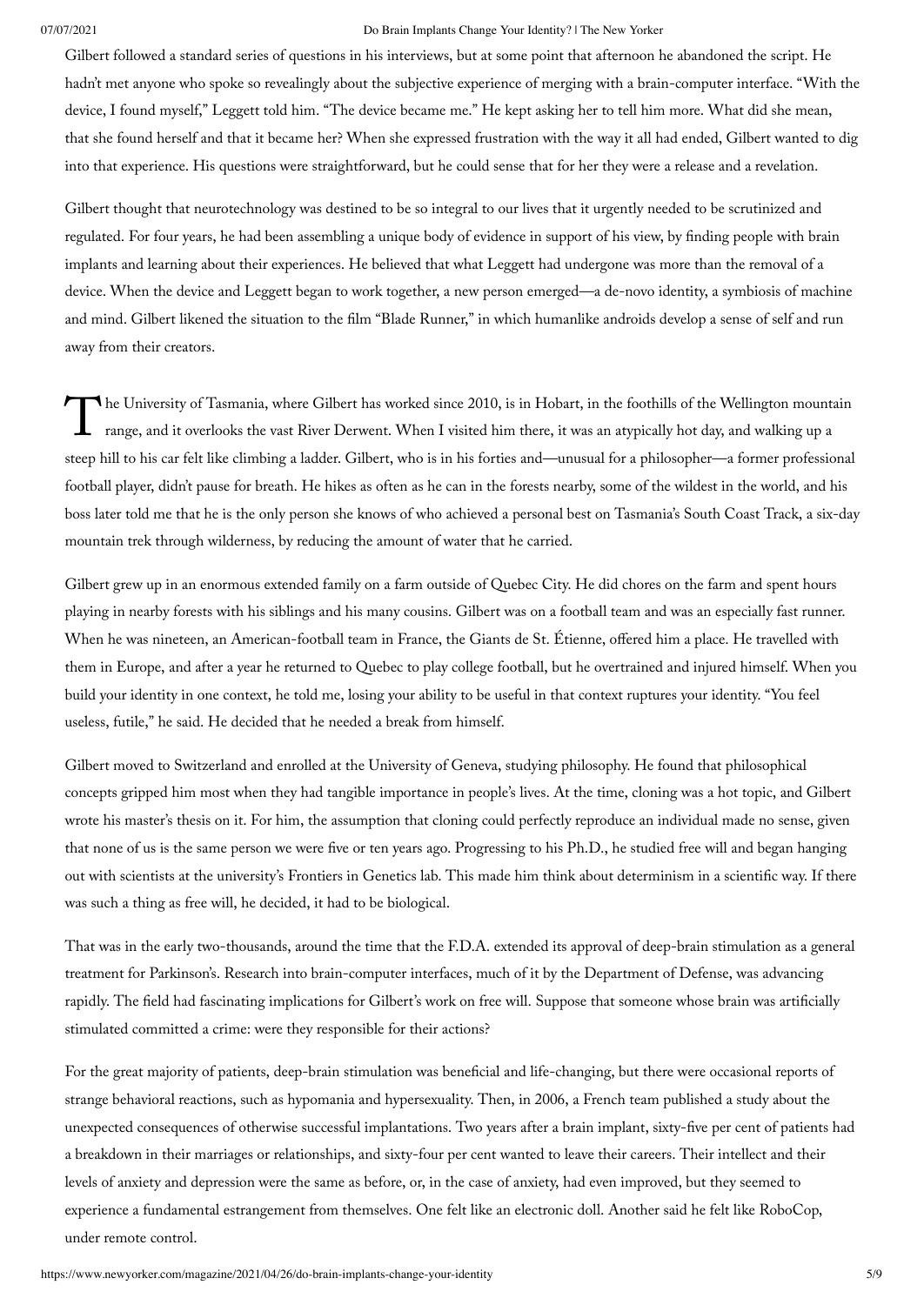Gilbert describes himself as "an applied eliminativist." He doesn't believe in a soul, or a mind, at least as we normally think of them, and he strongly questions whether there is a thing you could call a self. He suspected that people whose marriages broke down had built their identities and their relationships around their pathologies. When those were removed, the relationships no longer worked. Gilbert began to interview patients. He used standardized questionnaires, a procedure that is methodologically vital for making dependable comparisons, but soon he came to feel that something about this unprecedented human experience was lost when individual stories were left out. The effects he was studying were inextricable from his subjects' identities, even though those identities changed.

Many people reported that the person they were after treatment was entirely different from the one they'd been when they had only dreamed of relief from their symptoms. Some experienced an uncharacteristic buoyancy and confidence. One woman felt fifteen years younger and tried to lift a pool table, rupturing a disk in her back. One man noticed that his newfound confidence was making life hard for his wife; he was too "full-on." Another woman became impulsive, walking ten kilometres to a psychologist's appointment nine days after her surgery. She was unrecognizable to her family. They told her that they grieved for the old her.

N ot everyone in the NeuroVista trial loved their device the way Rita Leggett did. South of Melbourne, I met Hannah<br>Galvin, a quirky, ethereal woman in her early thirties, who told me in looping, heartfelt narratives how s Galvin, a quirky, ethereal woman in her early thirties, who told me in looping, heartfelt narratives how she came to hate hers. As a child, she told me, she had lived for dance, but when she was sixteen she had her first grand-mal seizure, shortly before an important performance. She was shattered to learn that she wouldn't be allowed to perform.

For years, Galvin resisted her diagnosis. She told friends that if she had a seizure they should make a joke of it. She continued going to auditions, even though she would have small seizures throughout them. As far as she was concerned, the seizures weren't an aspect of her life but rather a quick step out of it. "I'm gone and I come back and that's that. And then my life continues," she explained. "I didn't want to know anything else about it." Nonetheless, she noticed other changes. She'd always been good at math but, once her epilepsy began, that part of her just seemed to vanish. She had always been happy, too, but three years into her epilepsy, struggling to get the right dose of medication, she became suicidally depressed.

When she was twenty-two, she joined the NeuroVista trial. Her antipathy to her device was almost instant. It felt as if there were someone inside her head, but it wasn't her. She hated the telemetry unit embedded in her chest—"the tit antenna," she called it. She hated having to carry the external unit around, and never knew where to put it. Worst of all, the unit's warning light flashed at her all the time. It wasn't faulty; it was correctly predicting as many as a hundred tiny seizures a day. Neither she nor her doctors had had any idea that she was so affected. She even had seizures when she was asleep.

Galvin had found it hard enough to accept that she had epilepsy to begin with. Now this gadget constantly harangued her, and she sank again into depression. She recalled being interviewed by a journalist, who asked how she felt about joining the trial. She said that her life was fine. But it wasn't. "I was too young to tell the truth," she said to me. Galvin complained about the device but didn't feel that anyone at NeuroVista took her seriously. When it was finally removed, she was enormously relieved.

As different as Galvin's and Leggett's reactions to the device were, they shared a sense that experiences like theirs are something that the field needs to learn from. Gilbert, too, believes that patients' perspectives are vital, and that we are only just starting to understand how a person's selfhood can affect—and be affected by—an intelligent neural device. Observing a number of first-inhuman trials, he has noticed that he sometimes stops hearing from patients for whom the results were poor. He knows of a number of patients who killed themselves after an implant.

Ethical issues are in constant danger of being overshadowed because of how rapidly technologies are developing. So far, the F.D.A. has approved deep-brain stimulation for a variety of conditions that affect movement, but Gilbert said that trials are under way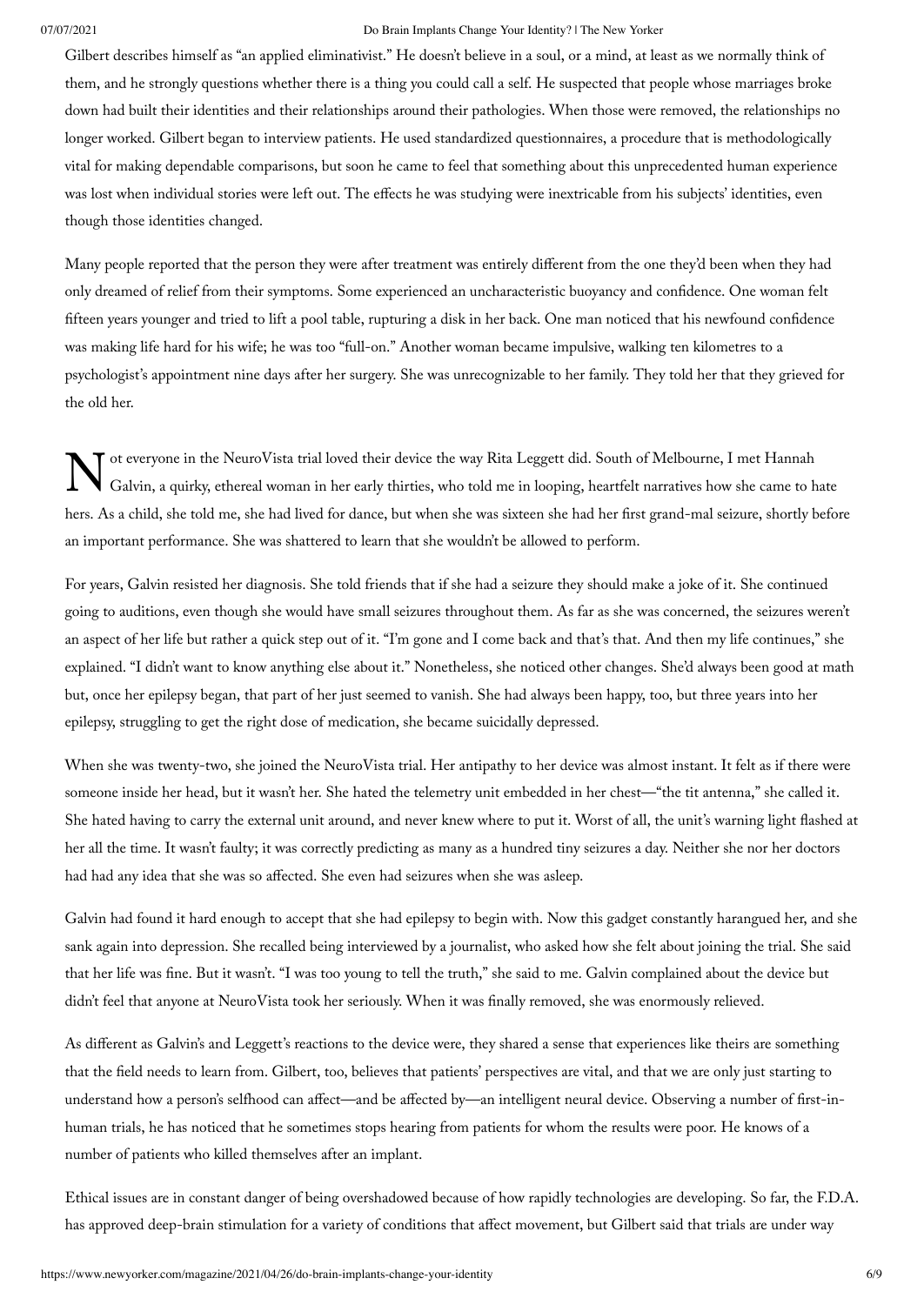that will test intelligent neural devices on patients with dementia and psychiatric conditions including anorexia, schizophrenia, depression, obsessive-compulsive disorder, and Tourette's syndrome.

Gilbert believes that the medical-device industry has too much influence on how trials have been run. Most published papers don't mention ethics or risk, and, he said, because companies have no obligation to publish the outcomes of failed trials, the results over all appear to be ninety-nine per cent positive. Gilbert has been working on protocols to prevent harm: Neurosurgeons must declare financial interests. The risks described on consent forms need to be better articulated. Participants in early trials must understand that irreversible consequences of the trial might prevent them from receiving the better therapy they are helping to develop. All trials should express interest in the autonomy of a patient after implantation and after explantation. International research projects must also contend with national differences in ethical standards. A few years ago, Gilbert withdrew from a project with a Chinese team after learning that one of the researchers had previously carried out surgery on women with anorexia, resecting a part of their brains associated with pleasure.

Gilbert worries most about the coercion of vulnerable people. In 2013, a woman wrote to him saying that she had been implanted with a neural device as part of a trial that used deep-brain stimulation to treat depression. Launched in 2008 and known as the broaden trial (an acronym derived from the brain region it targeted), it was poorly managed and eventually shut down. The woman told Gilbert that, after her surgery, she had experienced a dramatic feeling of depersonalization and soon became suicidal. Her doctors, alarmed, wanted to remove her implant, but the woman was unwilling; she believed that she hadn't yet had a chance to experience all its potential benefits. Her doctors told her that she was not competent to make the decision, and yet the long emails she wrote to Gilbert seemed perfectly coherent and rational. In such a situation, Gilbert thought, the removal of the device was arguably a violation of human rights. After a year, the woman stopped writing to Gilbert. He looked for her online for years afterward but was never able to find her.

While Leggett still had her device, she tried online dating. She'd never done anything like that before. At the time, she was<br>living in Victoria, but she met a man who was willing to drive hundreds of miles from his home, living in Victoria, but she met a man who was willing to drive hundreds of miles from his home, in South Australia, to spend time with her. They were both around fifty and soon reached a point at which they decided to close the previous chapters of their lives and start a new one together. They got married, and on the day she walked down the aisle she took her external processing unit off and put it aside. It didn't go with her dress, she said, and she had a feeling that she was going to be O.K.

When Leggett was told that she wouldn't be able to keep her device, her new husband sat with her and her neurologist and asked if there was anything he could do to prevent her having to give it up. When she returned to the hospital to have it removed, he was there with her.

Leggett's identity changed again once the device was gone. Now she knew great loss, but she also knew things that had been impossible to understand before the device. Like many people with epilepsy, she had often found herself fuzzy for a considerable amount of time after a seizure. That state made it very difficult to notice the signs that preceded seizures which could act as a natural warning light. These days, when she gets a funny, flip-floppy feeling inside, she takes anti-seizure medication. She's not always sure. Sometimes she gets her husband to weigh in. He says, "Go with your first instinct," and usually she takes a pill. She is now seizure-free.

"Losing it was terrible, but, looking back on it now, what I've gained from it is valuable," Leggett told me. "Would I have another one? Yes, I would love it." ♦

Published in the print edition of the <u>April 26 & May [3, 2021](https://www.newyorker.com/magazine/2021/04/26)</u>, issue, with the headline "Mind Machines."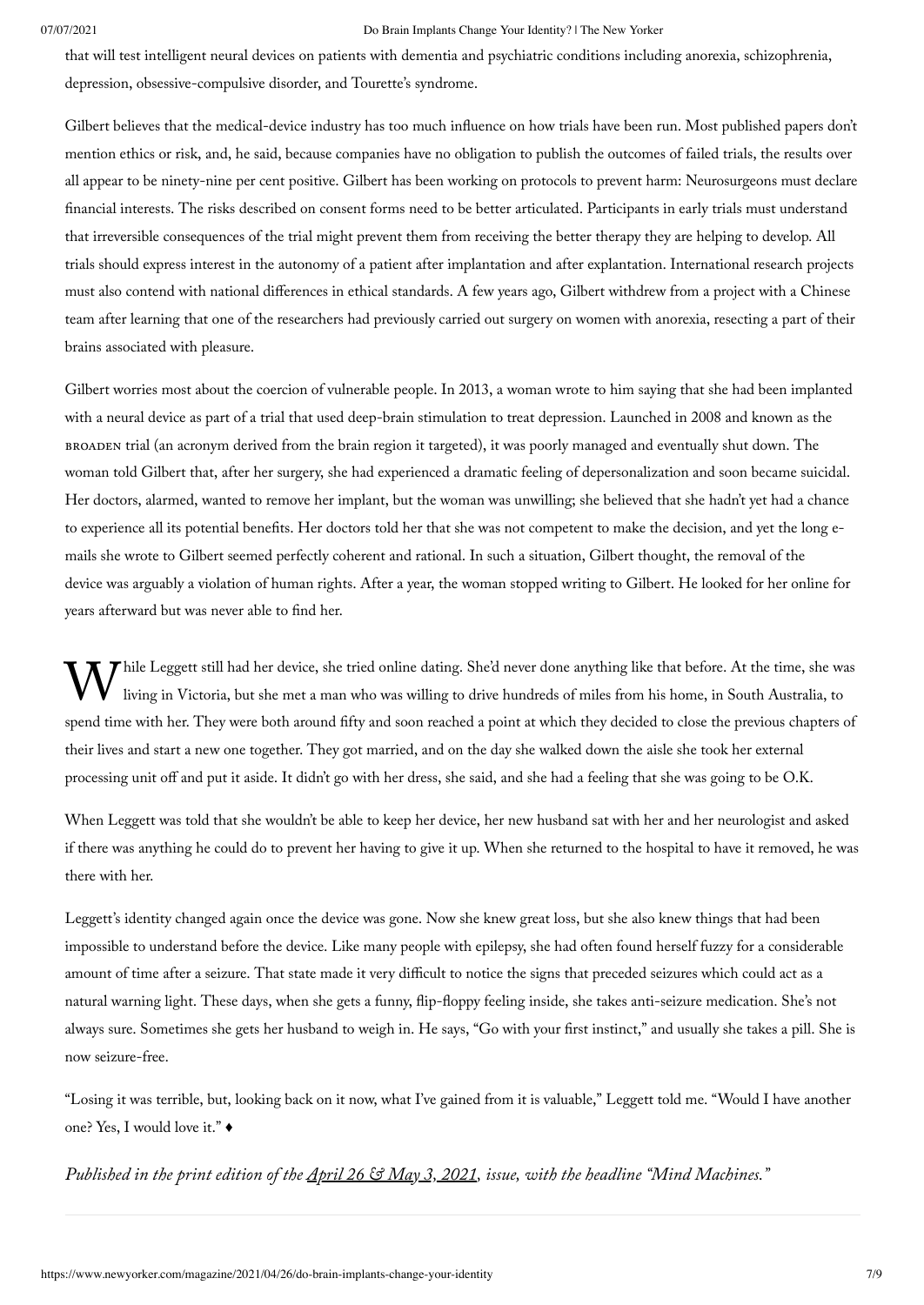Christine [Kenneally,](https://www.newyorker.com/contributors/christine-kenneally) the author of "The First [Word"](https://www.amazon.com/First-Word-Search-Origins-Language/dp/0143113747?ots=1&slotNum=0&imprToken=88bd402c-8843-39ab-f15&tag=thneyo0f-20&linkCode=w50) and "The [Invisible](https://www.amazon.com/Invisible-History-Human-Race-Identities/dp/0670025550?ots=1&slotNum=1&imprToken=88bd402c-8843-39ab-f15&tag=thneyo0f-20&linkCode=w50) History of the Human Race," is at work on a new book, "Ghosts of the Orphanage."

More: [Neurosurgeons](https://www.newyorker.com/tag/neurosurgeons) [Brain](https://www.newyorker.com/tag/brain) [Surgery](https://www.newyorker.com/tag/surgery) [Patients](https://www.newyorker.com/tag/patients) [Science](https://www.newyorker.com/tag/science) [Medicine](https://www.newyorker.com/tag/medicine) [Neurology](https://www.newyorker.com/tag/neurology) [Epilepsy](https://www.newyorker.com/tag/epilepsy) [Surgeries](https://www.newyorker.com/tag/surgeries) [Australia](https://www.newyorker.com/tag/australia) [Devices](https://www.newyorker.com/tag/devices) [Clinical](https://www.newyorker.com/tag/clinical-trials) Trials [Neurologists](https://www.newyorker.com/tag/neurologists)

## This Week's Issue

Never miss a big New Yorker story again. Sign up for This Week's Issue and get an e-mail every week with the stories you have to read.

#### Enter your e-mail address

Your e-mail address

Sign up

By signing up, you agree to our User [Agreement](https://www.condenast.com/user-agreement) and Privacy Policy & Cookie [Statement.](https://www.condenast.com/privacy-policy)

Read More

VIDEO

### SEARCHING FOR THE BONES BY THE SOUTHERN BORDER

The film "Águilas" tells the story of the Águilas del Desierto, who look for migrants who go missing crossing the border often finding only their remains.